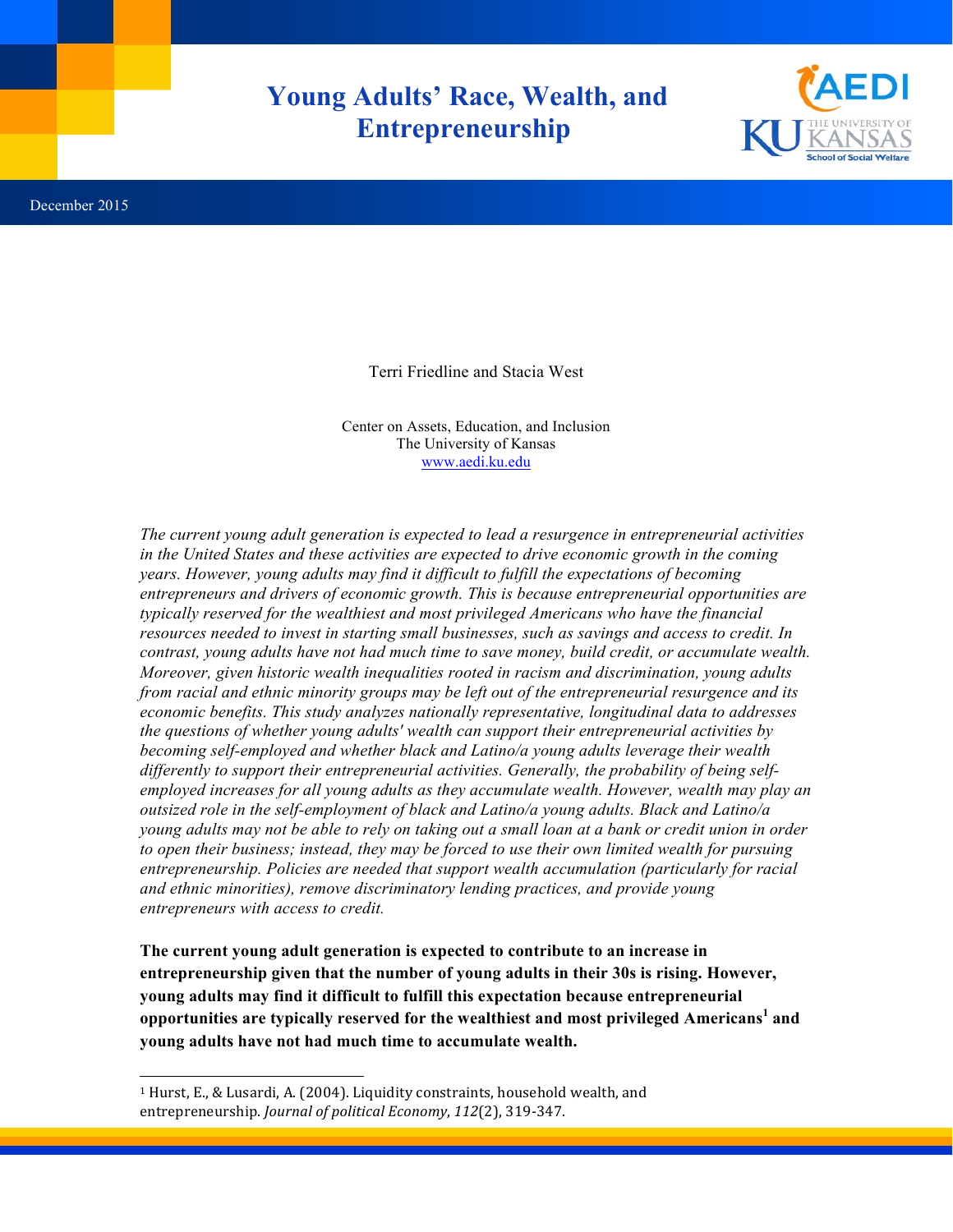- A 2014 report on the state of entrepreneurship in the US contends that, "Few of these challenges—long-term budget deficits, entitlement spending, global competition, growing inequality, and middle-class stagnation, among many others can be addressed or solved without sustained and broad-based economic growth. And that kind of growth will not come about without entrepreneurship" (p. 1).<sup>2</sup>
- The current young adult generation is expected to contribute to the rise in entrepreneurial activities and these activities are expected to drive economic growth in the coming years. However, young adults may find it difficult to realize the expectations of becoming entrepreneurs and drivers of economic growth given that they often do not have the wealth that is needed to start a small business.
- Young adults between the ages of 18 to 31 in 2010 had median net worth of about \$7,000. In other words, young adults accumulate median net worth that is about the value of an inexpensive new car, a year's tuition at a state institution of higher education, or a modest downpayment on a home. By comparison, the median net worth for all adult-headed households was \$57,000 in 2010—eight times the median amount of net worth accumulated by young adults.<sup>3</sup>

**Wealth has been described as a gateway to entrepreneurship<sup>4</sup> ; however, young adults from racial and ethnic minority groups may struggle to find their way through this gateway given current wealth inequalities that have been institutionalized and perpetuated by decades of racism and discrimination.**

- Wealth inequalities have been institutionalized and perpetuated by decades of policies and practices regarding owning a home, accessing credit and lending opportunities, and bequeathing inheritances that place Whites at an advantage for accumulating wealth while simultaneously disadvantaging racial and ethnic minorities. 5
- It is hard to own a home or build equity to be bequeathed across generations when home ownership is restricted to the lowest earning markets and if the institutions designed to assess market quality and home appreciation are inherently biased in

 <sup>2</sup> Ewing Marion Kauffman Foundation. (2014). *The state of entrepreneurship address*. Kansas City, MO: Ewing Marion Kauffman Foundation.<br><sup>3</sup> Dettling, L., & Hsu, J. (2014). *The state of young adults' balance sheets: Evidence from the Survey of* 

*Consumer Finances*. The Federal Reserve Bank of St. Louis Review, 96(4), 305-330.

Mishel, L., Bivens, J., Gould, E., & Shierholz, H. (2012). *The state of working America* (12<sup>th</sup> Ed). Ithaca, NY: Cornell University Press.

<sup>&</sup>lt;sup>4</sup> Fairlie, R. W., & Krashinsky, H. A. (2012). Liquidity constraints, household wealth, and entrepreneurship revisited. *Review of Income and Wealth*, *58*(2), 279-306.

Fairlie, R. W. (2004). Does business ownership provide a source of upward mobility for blacks and Hispanics? In D. Holtz-Eakin & H. Rosen (Eds.), *Public policy and the economics of entrepreneurship* (pp.

<sup>153-180).</sup> Cambridge, MA: Massachusetts Institute of Technology. <sup>5</sup> Bradford, W. (2003a). The savings and credit management of low-income, low-wealth black and white families. *Economic Development Quarterly, 17*(1), 53-74.

Bradford, W. (2003b). The wealth dynamics for entrepreneurship for black and white families in the U.S. *Review of Income and Wealth, 49*(1), 89-116.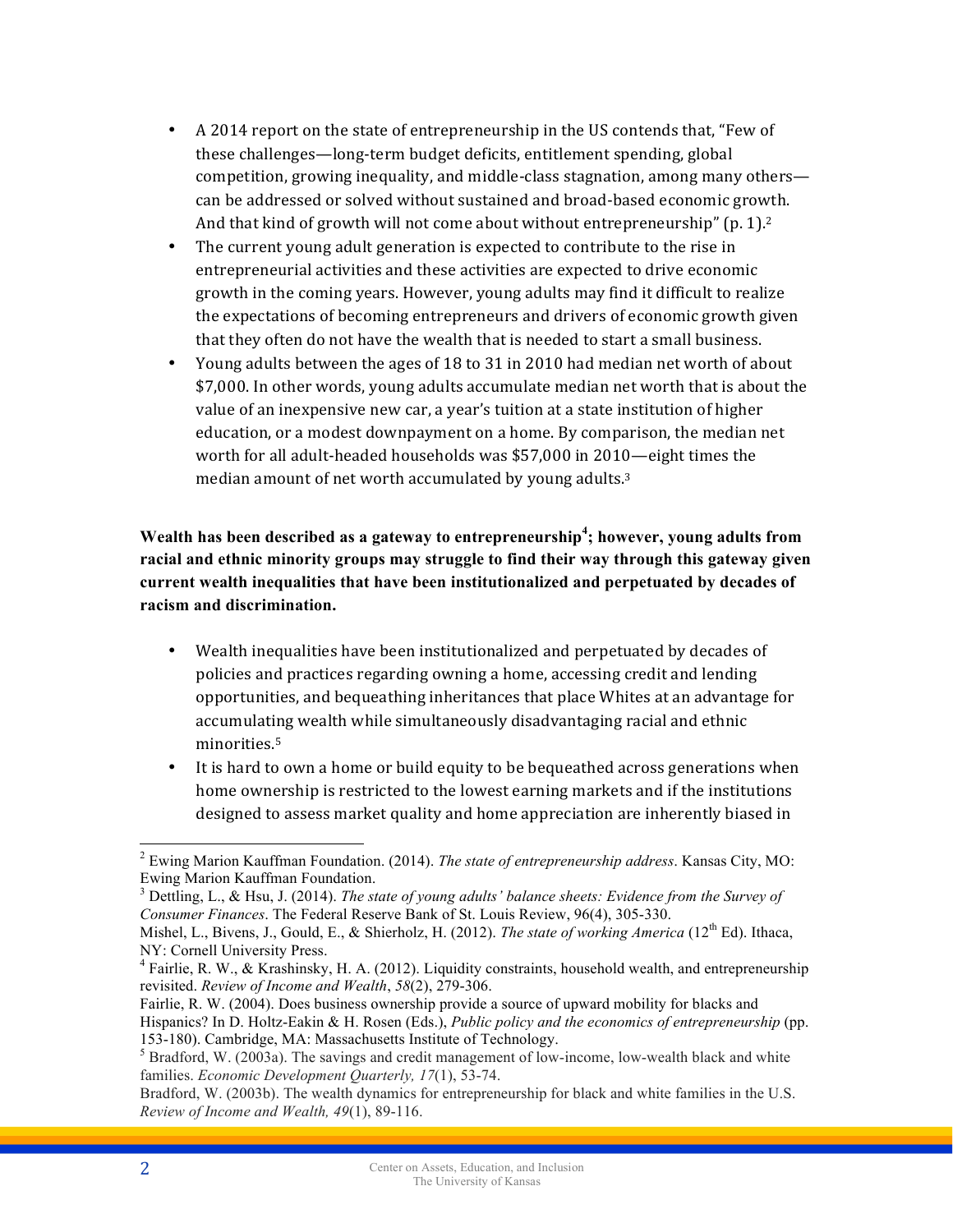the first place. Likewise, it is hard to take out a small business loan when mainstream credit markets' lending practices are discriminatory.<sup>6</sup>

- For example, black and Latino/a households headed by all adults over age 18 accumulated median net worth wealth values of \$4,900 and \$1,300 in 2010, respectively, compared to the median of \$97,000 accumulated by their white counterparts.<sup>7</sup> In other words, White households accumulate 20 times the net worth of black households and 75 times the net worth of Latino/a households.
- These racial wealth gaps are evident at early ages such as in young adulthood, even though there has been less time for advantages and disadvantages to accumulate. The median net worth accumulated by white young adults between the ages of 22 and  $25$  is \$1,000, compared to the median net worth of \$0 accumulated by black young adults of the same age range. Black young adults fare slightly better on savings and liquid assets, accumulating respective median amounts of \$300 and \$1,000. In contrast, white young adults accumulated medians of \$1,668 in savings and  $$6,000$  in liquid assets.<sup>8</sup>
- Limited wealth may disproportionately inhibit the entrepreneurial pursuits of young adults from racial and ethnic minority groups. From this perspective, any wealth that these young adults do accumulate may be important for improving their likelihood of participating in entrepreneurial activities.

**After examining the entrepreneurial activities of white, black, and Latino/a young adults, a new study finds that the percentage of young adults who are self-employed increases along with their wealth. However, wealth may be more important for the self-employment of black and Latino/a young adults, who have fewer financial resources than their white counterparts yet must rely more heavily on these resources. 9**

• The percentages of self-employed young adults rises along with the percentiles of accumulated liquid assets, illiquid assets, debt, and net worth. For example, less than 10% of young adults are self-employed when they have net worth valued between

 $6$  Blanchflower, D., Levine, P. & Zimmerman, D. (2003). Discrimination in the small-business credit market. *The Review of Economics and Statistics, 85*(4), 930-943.

Oliver, M., & Shapiro, T. (2006). *Black wealth / White wealth: A new perspective on racial inequality*. New York, NY: Taylor & Francis Group.

<sup>&</sup>lt;sup>7</sup> Mishel, L., Bivens, J., Gould, E., & Shierholz, H. (2012). *The state of working America* (12<sup>th</sup> Ed). Ithaca, NY: Cornell University Press.

 $8$  Friedline, T. & Elliott, W. (2011). Predicting savings for White and Black young adults: An early look at racial disparities in savings and the potential role of Children's Development Accounts (CDAs). *Race and Social Problems, 3*(2), 99-118.

 $9$  This study used nationally representative, longitudinal data from the 1997 National Longitudinal Survey of Youth (NLSY97), measuring self-employment outcomes in 2011. The samples included young adults who were white ( $N = 4,742$ ), black ( $N = 1,879$ ), and Latino/a ( $N = 2,327$ ). The analyses controlled for such things as young adults' gender, education level, household income, and employment status and their parents' education levels, business ownership, home ownership and wealth. Propensity score weighted logistic regressions examined whether young adults' liquid assets, illiquid assets, debt, and net worth measured at age 25 were associated with being self-employed at age 30.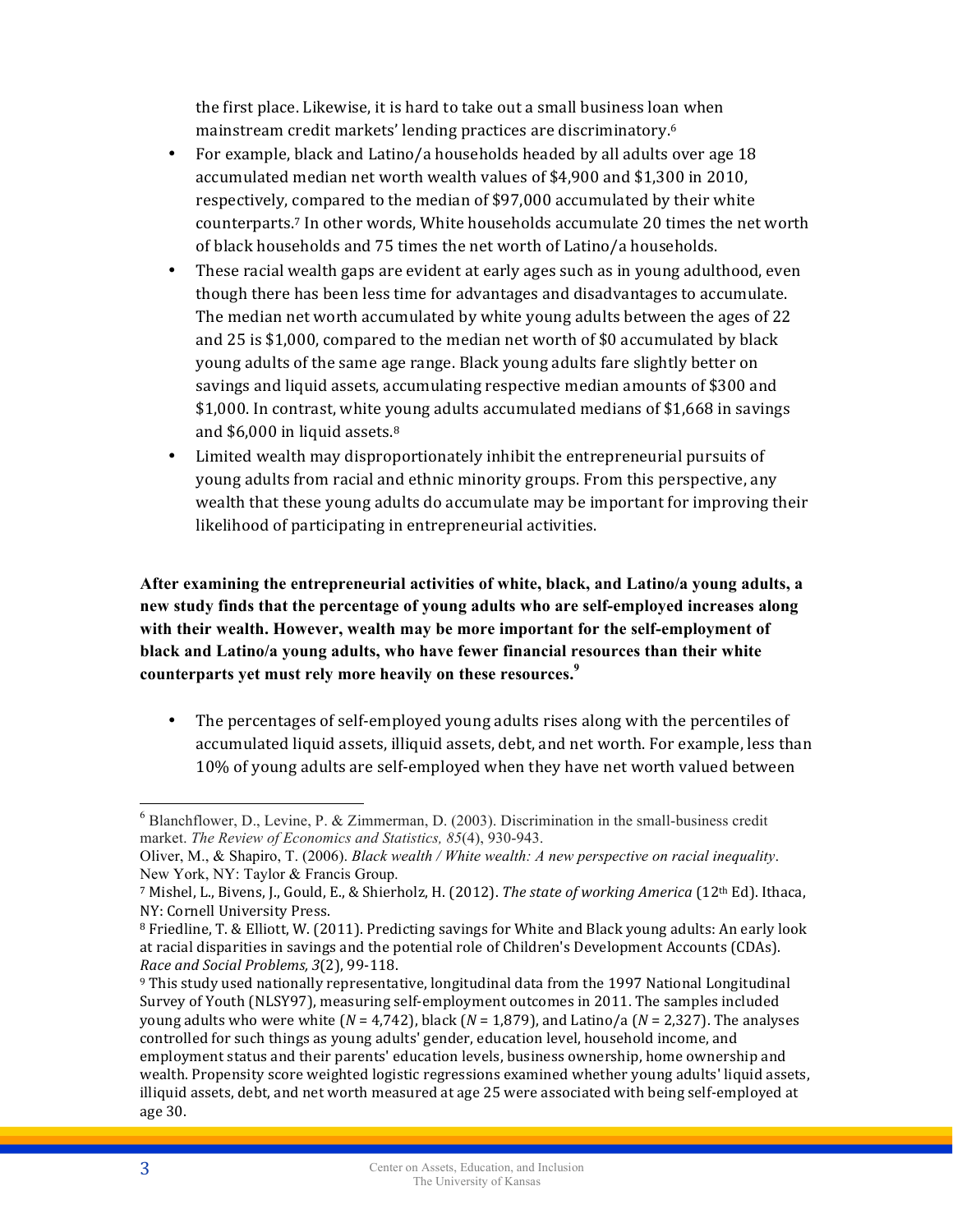the  $10<sup>th</sup>$  and  $90<sup>th</sup>$  percentiles. This percentage increases to nearly 30% when young adults have net worth above the  $90<sup>th</sup>$  percentile.

- Blacks' and Latinos/as greater wealth accumulation is associated with an increased likelihood of self-employment; however, wealth accumulation is unrelated to Whites' self-employment. This suggests that wealth may actually be playing an outsized role for pursuing entrepreneurship among racial and ethnic minority groups when compared to their white counterparts.
- Given that they contend with discriminatory lending practices,<sup>10</sup> black and Latino/a young adults may not be able to rely on taking out a small loan at a bank or credit union in order to open their business. Instead, they may be forced to use their own limited wealth for pursuing entrepreneurship. In contrast, white young adults may have an array of financial resources in addition to their own wealth that they can leverage for opening a business, such as receiving family inheritances and or taking out small loans from banks or credit unions.
- For Whites, unexpectedly losing their jobs is associated with their self-employment. This suggests that white young adults may be prompted to create employment opportunities for themselves when they are forced to do so by being unexpectedly pushed out of the labor market. By comparison, an unexpected job loss is unrelated black and Latino/a young adults' self-employment.

## **To help all young adults realize their entrepreneurial potential, policies are needed that support wealth accumulation (particularly for racial and ethnic minorities), remove discriminatory lending practices, and provide young entrepreneurs with access to credit.**

- Policies are needed to support wealth accumulation among young adults from racial and ethnic minority groups. Given the institutionalized racism and discrimination exhibited within historic wealth inequalities, it is unlikely that young adults from racial and ethnic minority groups will receive inheritances or other wealth transfers from their parents that are comparable to the inheritances or other wealth transfers received by their more advantaged, white peers.<sup>11</sup> Government intervention is likely needed to assist these young adults in accumulating wealth.
- Two policies and programs that have potential for helping young adults generate wealth by automatically opening and progressively incentivizing savings are Individual Development Accounts (IDAs) and Children's Savings Accounts (CSAs; also referred to as Child Development Accounts [CDAs].<sup>12</sup> However, policies and

 $\overline{a}$ 

 $10$  Chatterji, A., & Seamans, R. (2012). Entrepreneurial finance, credit cards, and race. *Journal of Financial Economics, 106*(1), 182-195.

Institute for Local Self-Reliance. (2014). *Access to capital for local businesses*. Washington, DC: Institute for Local Self-Reliance.<br><sup>11</sup> Oliver, M., & Shapiro, T. (2006). *Black wealth / White wealth: A new perspective on racial inequality*.

New York, NY: Taylor & Francis Group.

Shapiro, T., Meschede, T., & Osoro, S. (2013). *The roots of the widening racial wealth gap: Explaining the black-white economic divide*. Waltham, MA: Brandeis University, Institute on Assets & Social Policy.  $12$  Friedline, T. (2014). Extending savings accounts to young people: Lessons from two decades of theory and research and implications for policy. In R. Cramer & T. Williams Shanks (Eds.), *The assets*